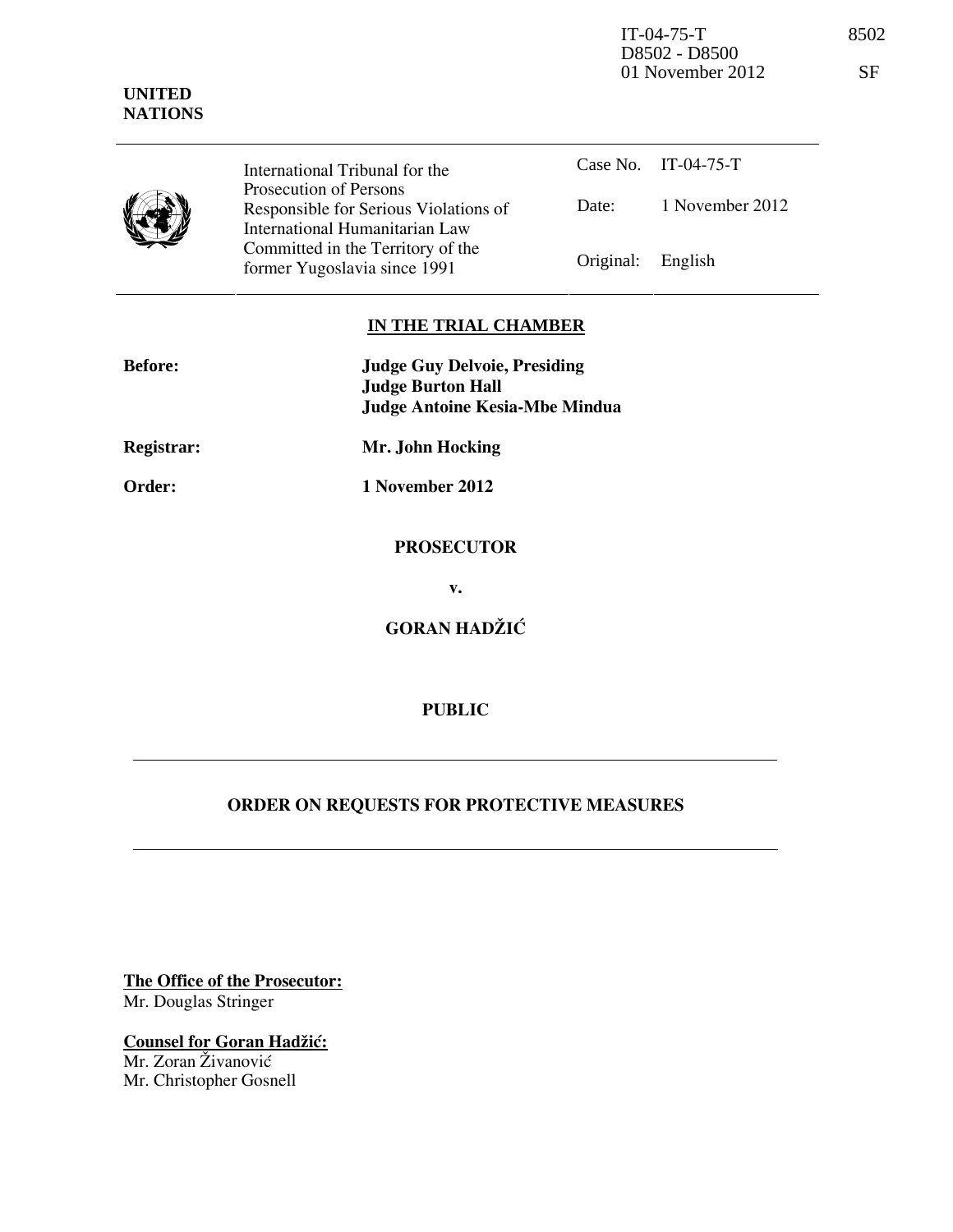1. **THIS TRIAL CHAMBER** of the International Tribunal for the Prosecution of Persons Responsible for Serious Violations of International Humanitarian Law Committed in the Territory of the former Yugoslavia since 1991 ("Tribunal") hereby issues this order on requests for trial related protective measures for witnesses to be called by the Prosecution.

2. The Trial Chamber is seised of the "Prosecution Motion for Additional Protective Measures for Witness GH-099", filed confidentially on 19 October 2012 ("First Motion") and the "Prosecution Motion for Additional Protective Measures for Witness GH-107", filed confidentially on 25 October 2012 ("Second Motion"), in which the Prosecution requests that GH-099 be granted the protective measures of image and voice distortion and GH-107 be granted image distortion during their testimony in addition to the pseudonyms currently in effect. The Chamber will issue a decision on the Motions in due course. In the Motions, the Prosecution states that it did not initially request these additional measures because it wished to consult with the witnesses in order to confirm that they still had security concerns. $<sup>1</sup>$ </sup>

3. During the pre-trial proceedings in this case, the Pre-Trial Judge set a deadline of 19 June 2012 by which the Prosecution was to file any requests for new protective measures or for the variation of existing protective measures for the witnesses it intended to call in this case.<sup>2</sup> This approach aimed to facilitate the trial proceedings and avoid the litigation of individual protective measures motions in the period immediately before a witness's testimony. It was made clear to the Prosecution that the protective measures filing of 19 June should include requests for all trial related protective measures, including voice and image distortion and closed session testimony.<sup>3</sup>

4. The Prosecution has disregarded the express directions of the Pre-Trial Judge in relation to this matter. The Prosecution should have consulted the witnesses prior to the 19 June deadline in order to ascertain whether they required additional trial-related protective measures.

5. The Chamber notes that there are five witnesses scheduled to testify either *viva voce* or pursuant to Rule 92 *ter* who have been granted pseudonyms but do not have the protective measures of voice distortion, image distortion, or closed session testimony.<sup>4</sup> Four other witnesses have the protective measures of a pseudonym and image distortion, but no voice distortion or closed session testimony. $5$ 

 $\overline{a}$ 

<sup>1</sup> First Motion, para. 4; Second Motion, para. 4.

<sup>&</sup>lt;sup>2</sup> Order on Pre-Trial Work Plan, 16 December 2011, Annex, p. 1.

<sup>3</sup> Rule 65 *ter* Conference, 12 June 2012 (confidential), T. 65-68; *see in particular* T. 68; Status Conference, 14 June 2012, T. 34.

<sup>4</sup> GH-001, GH-025, GH-067, GH-095, GH-132.

<sup>5</sup> GH-058, GH-071, GH-083, GH-101.